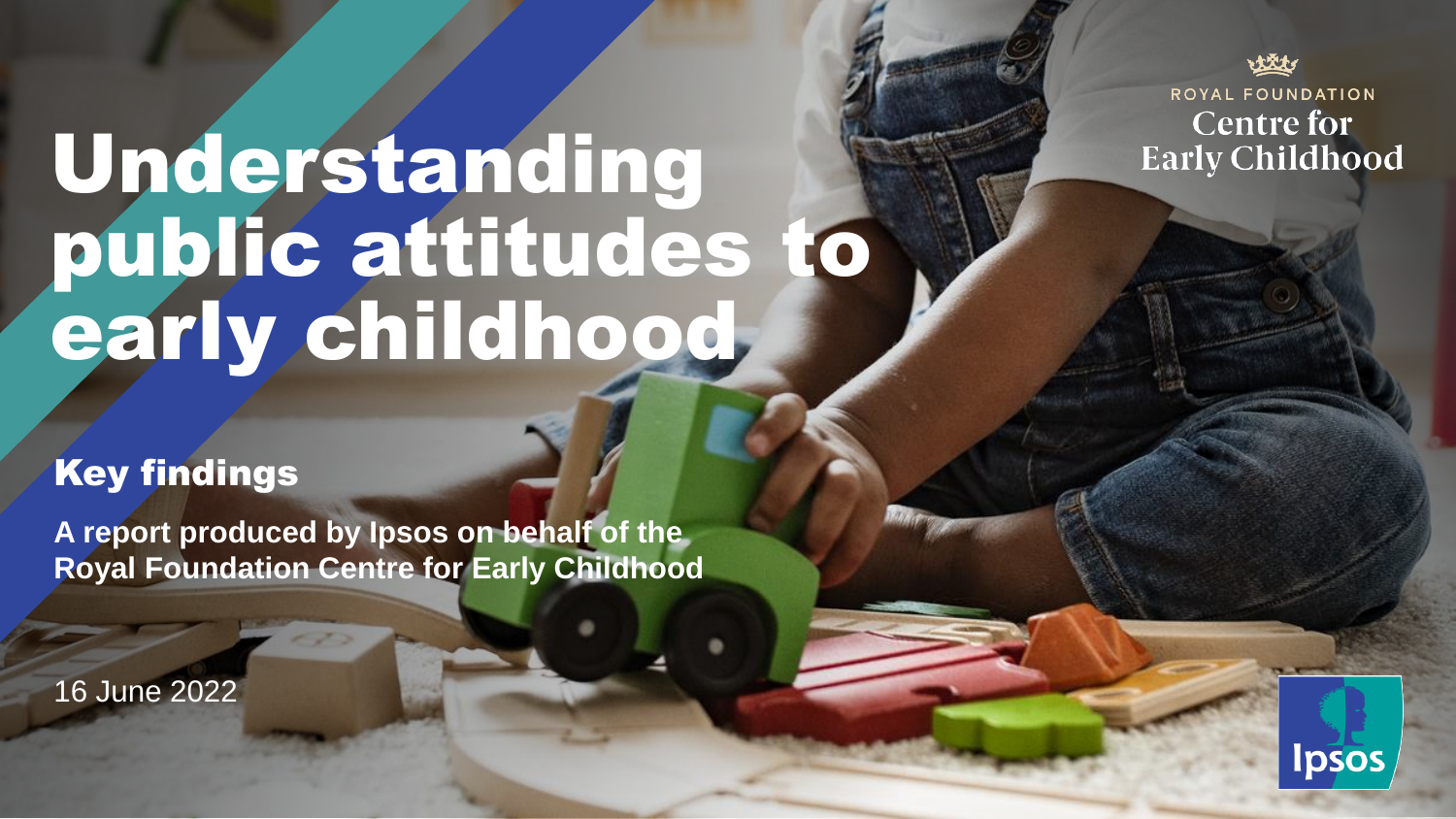### **Methodology**

- Ipsos was commissioned by The Royal Foundation Centre for Early Childhood to conduct research into public perceptions and knowledge of the early years.
- ⦁ Ipsos interviewed 4,682 adults aged 16+ across the UK through the online Ipsos i-Say panel from the 21<sup>st</sup> April – 5<sup>th</sup> May 2022.
- ⦁ From these responses, we present nationally representative results from interviews with the **general population based on 4,002 interviews**. Data were weighted by gender, age, region, working status and ethnicity.
- ⦁ Separately, we present results from interviews with **parents of children aged 0-5 based on 1,114 interviews.** This includes 434 parents of children aged 0-5 from the general population sample, and a boost of a further 680 interviews. Data were weighted by gender, age and ethnicity.
- ⦁ As this is a sample of the population, all results are subject to a 'margin of error', which means small differences may not be statistically significant. Where results do not sum to 100%, this may be due to computer rounding, multiple responses, or the exclusion of "don't know" categories.

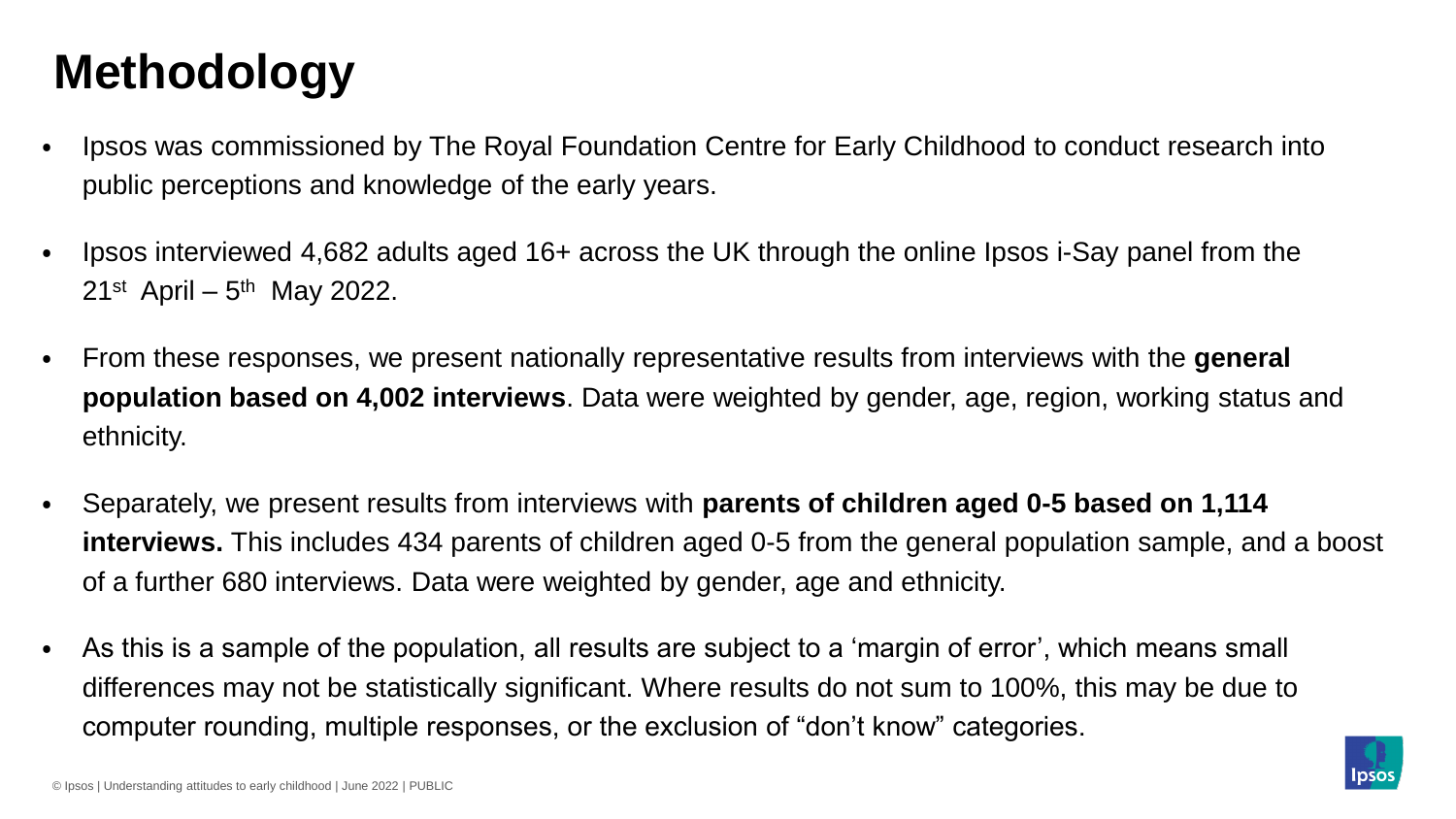# **Perceived importance of early years**

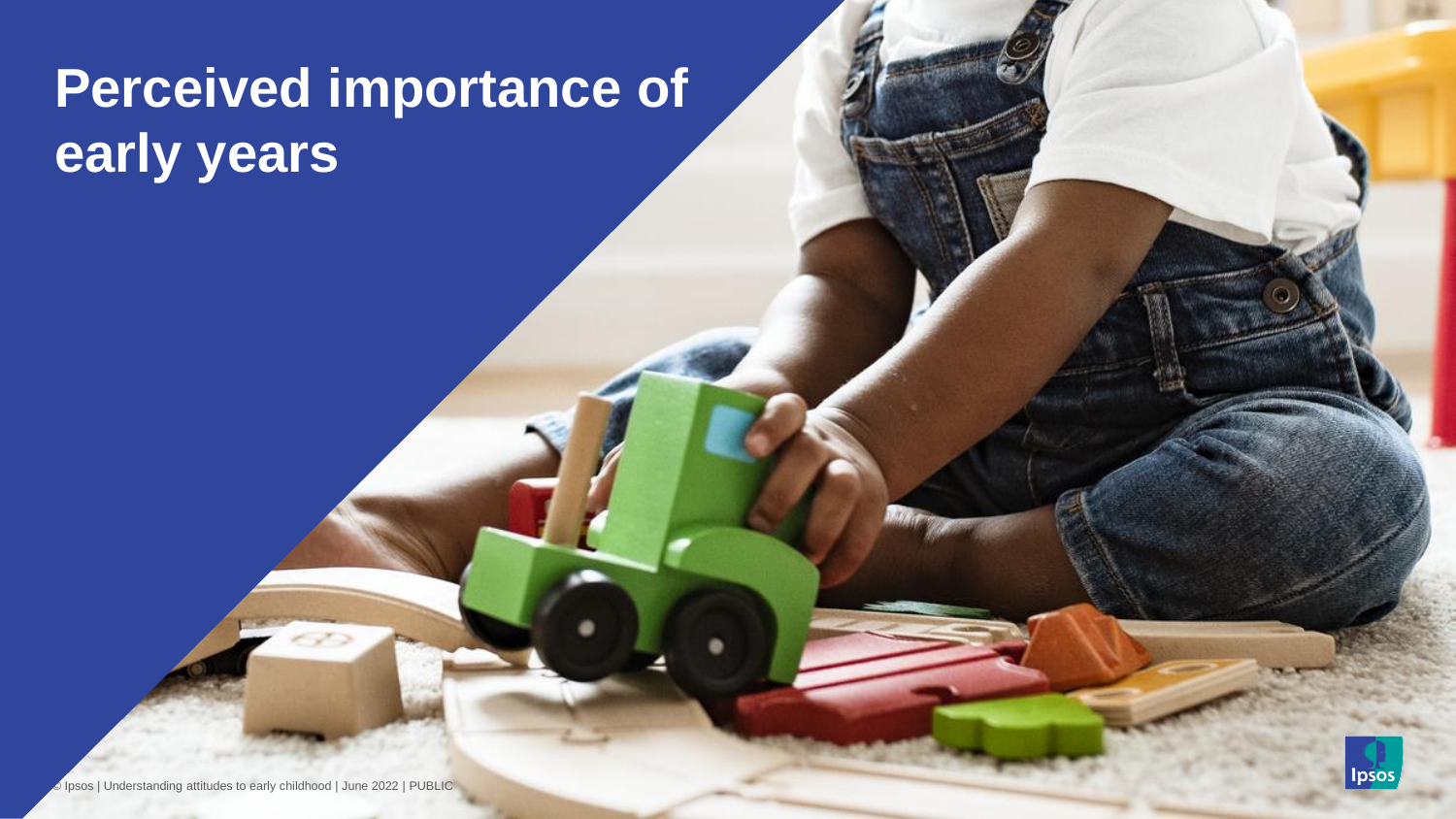**Nine in ten (91%) recognise the importance of early childhood in shaping later life**

**How im**<br>you fee<br>childho<br>person **How important, if at all, do you feel the period of early childhood is in shaping a person's future life?**





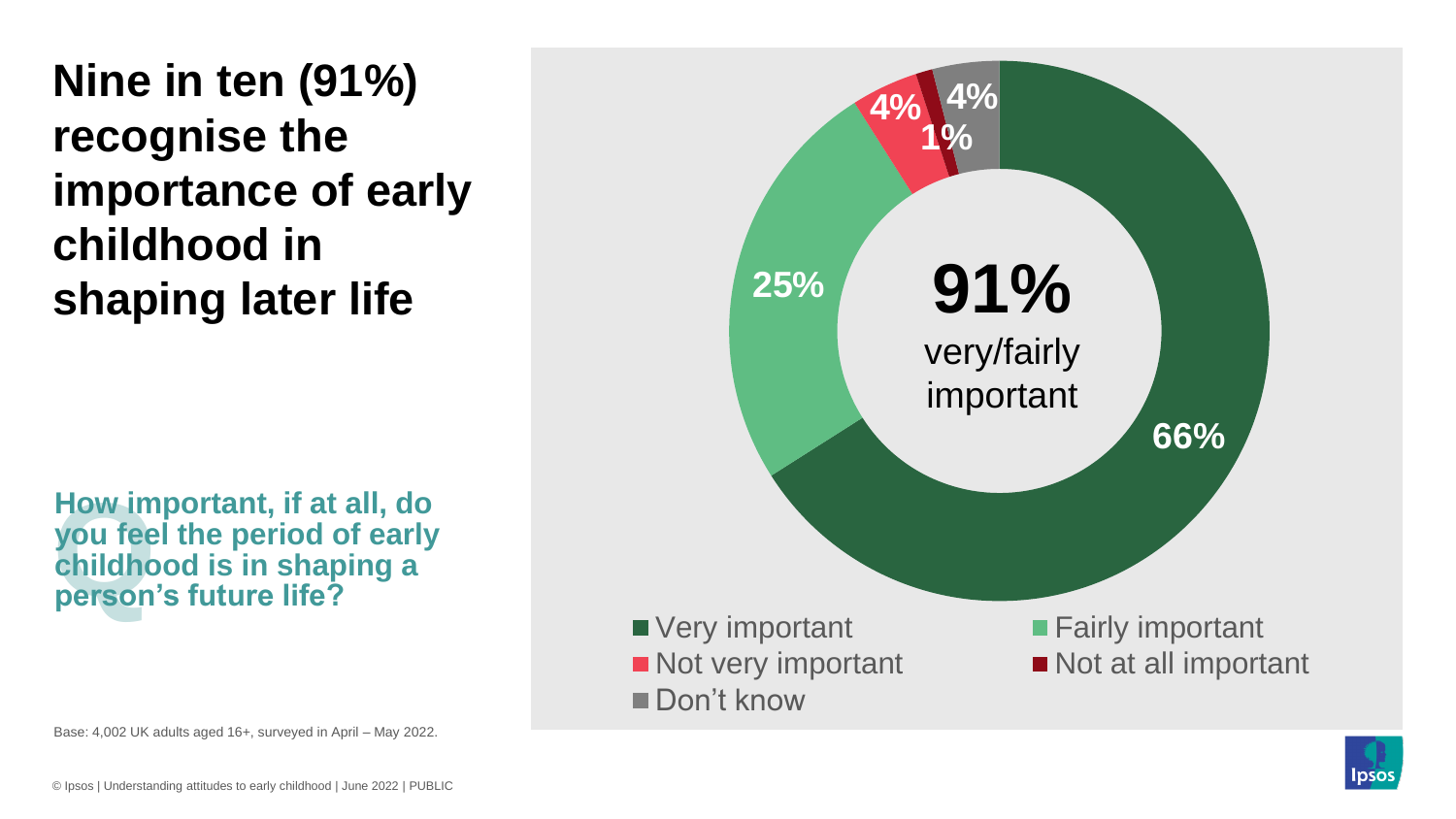### **However, there is relatively low recognition of the importance of early childhood compared with other life stages**

**Which**<br>shapii **Which period of a child and young person's life do you think is the most important for shaping their future lives?**

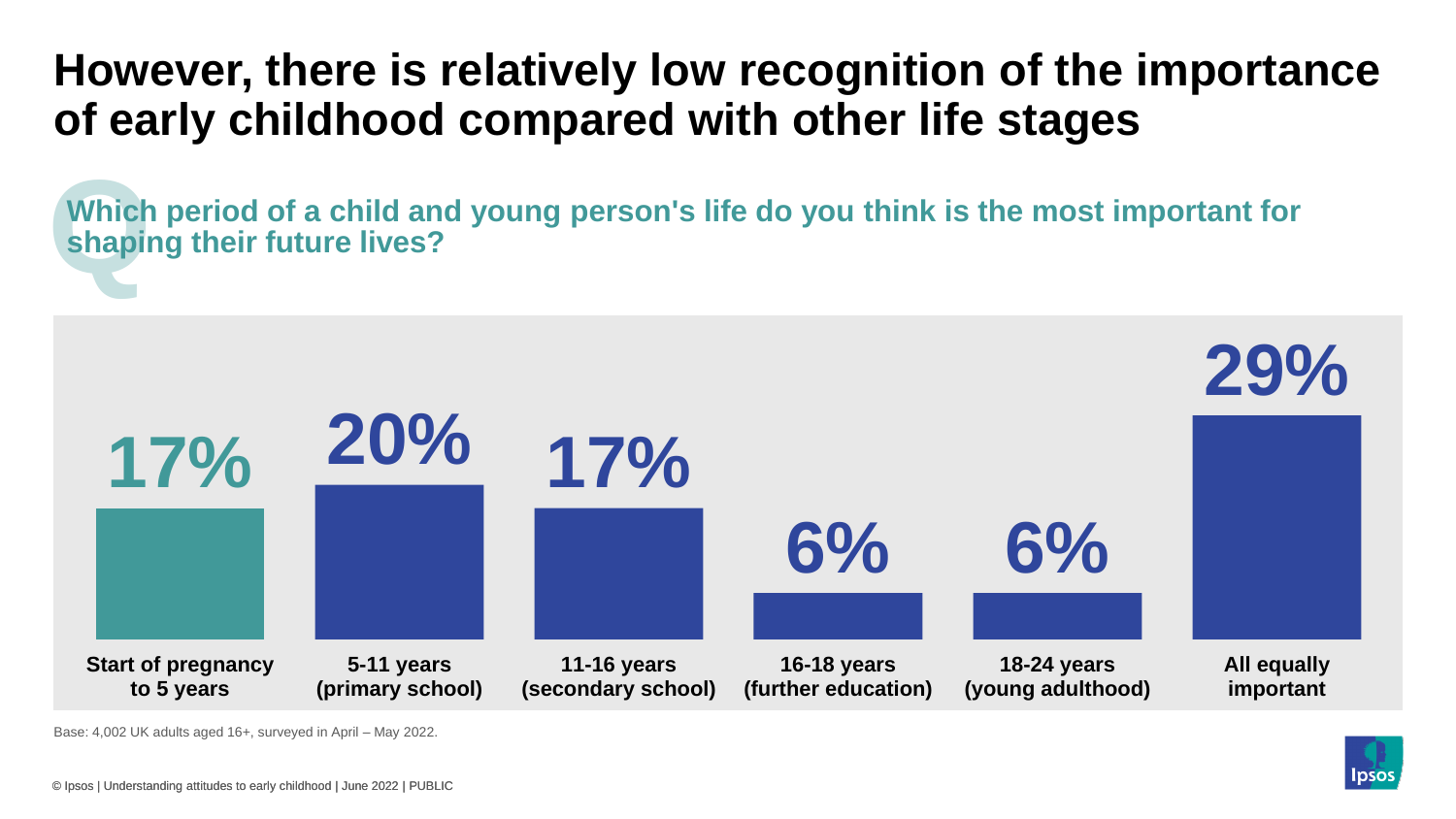#### **There is clear appetite for a greater societal focus on early childhood**



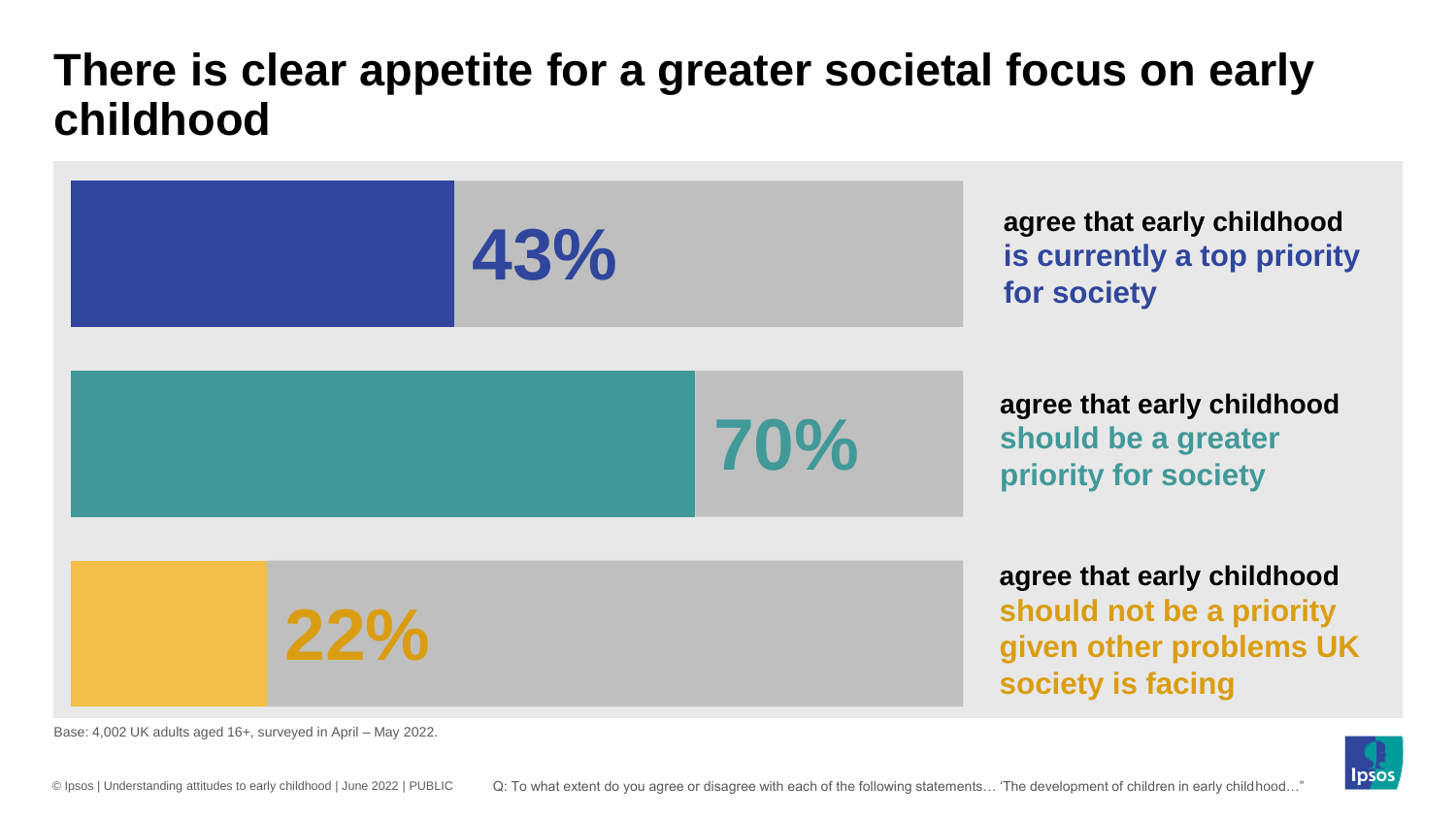#### **More needs to be done to offer parents support with their children's development during the early years**



Base: 4,002 UK adults aged 16+ / 1,114 parents of children aged 0-5, surveyed in April – May 2022.

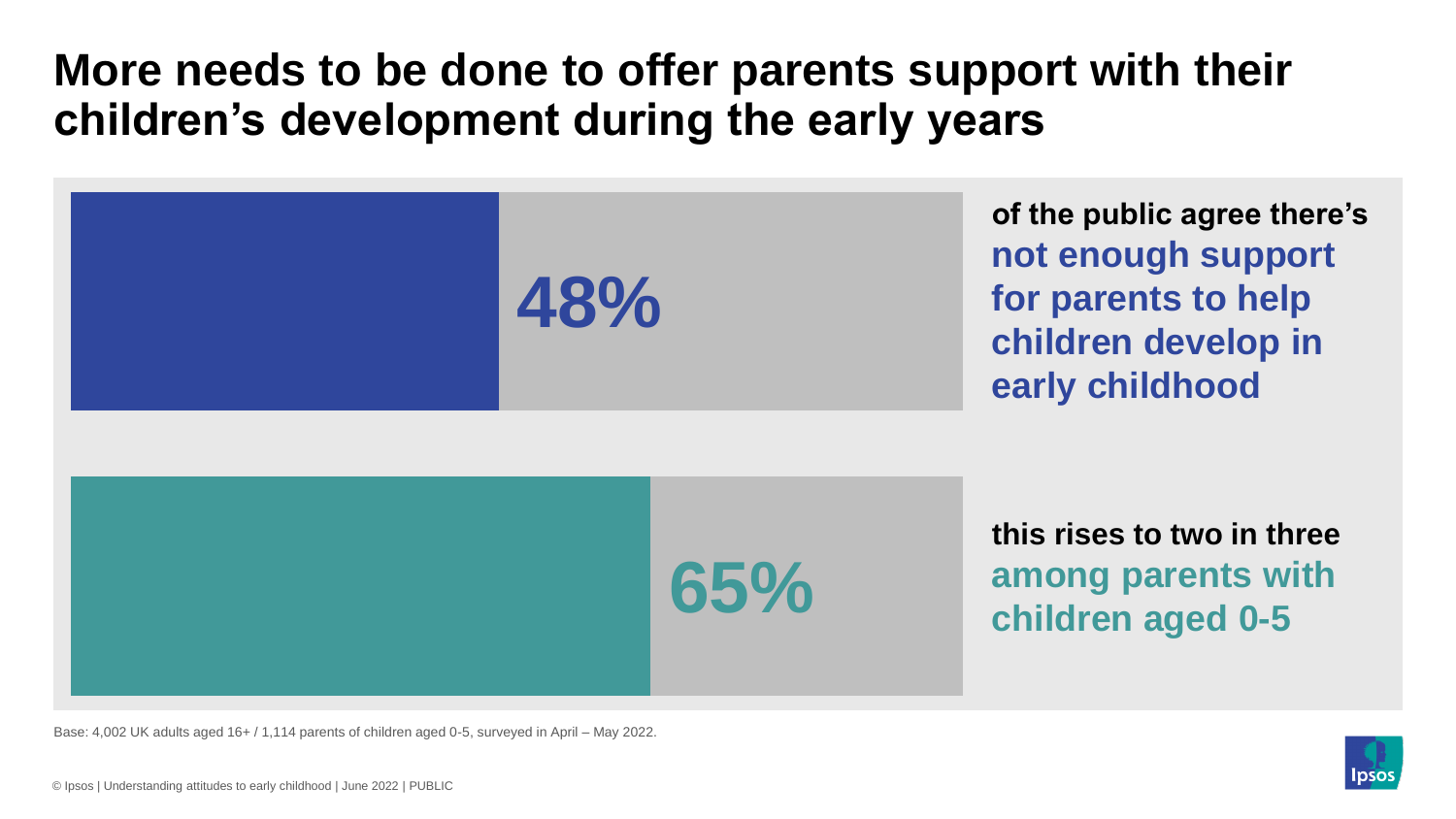# **Mental health and wellbeing**

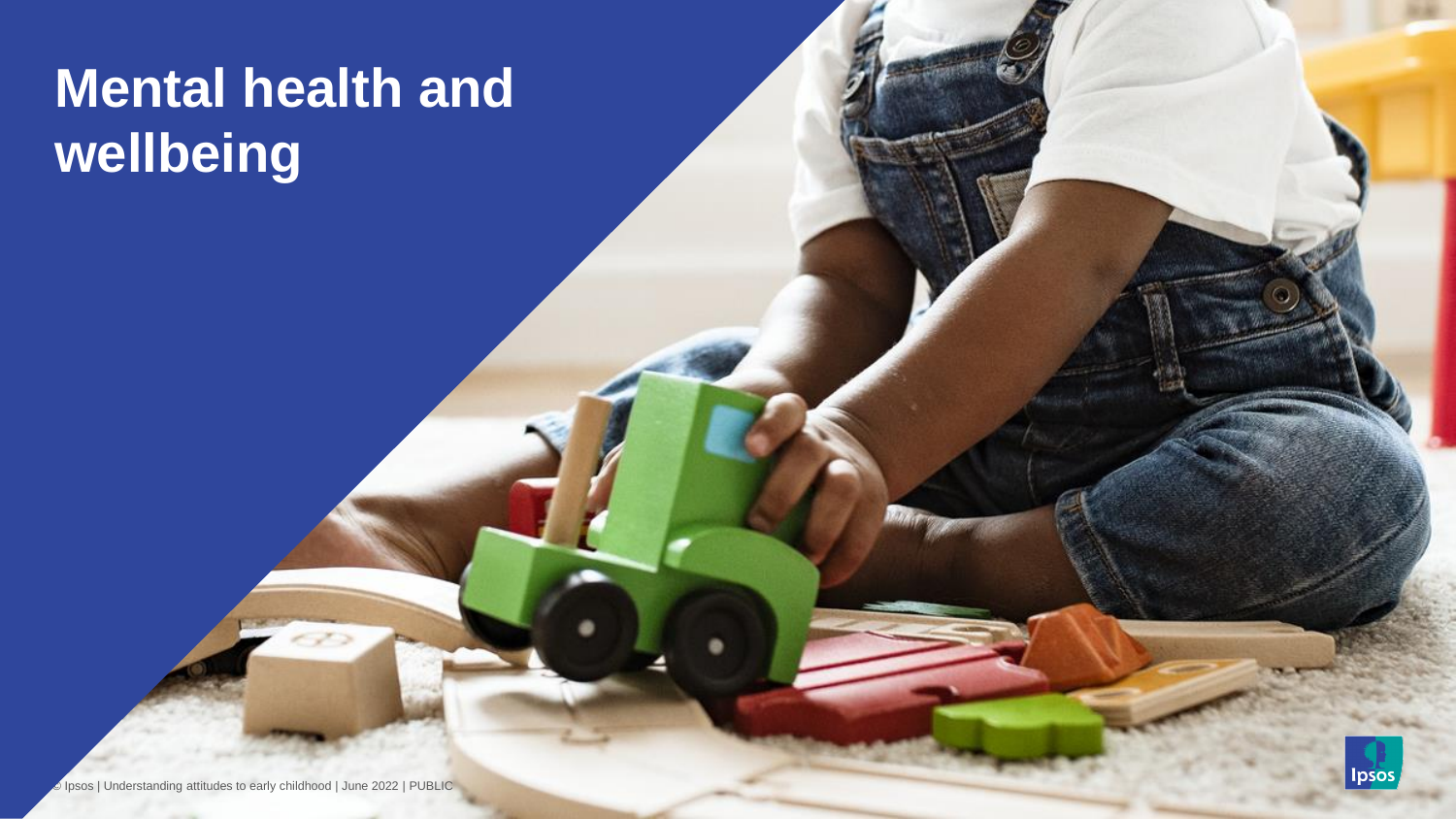### **There is high recognition of how early childhood affects mental health in later life**

Which of the following, if any, do you personally think are likely to be the MOST affected by a **child's development during their early childhood? Please select up to three**



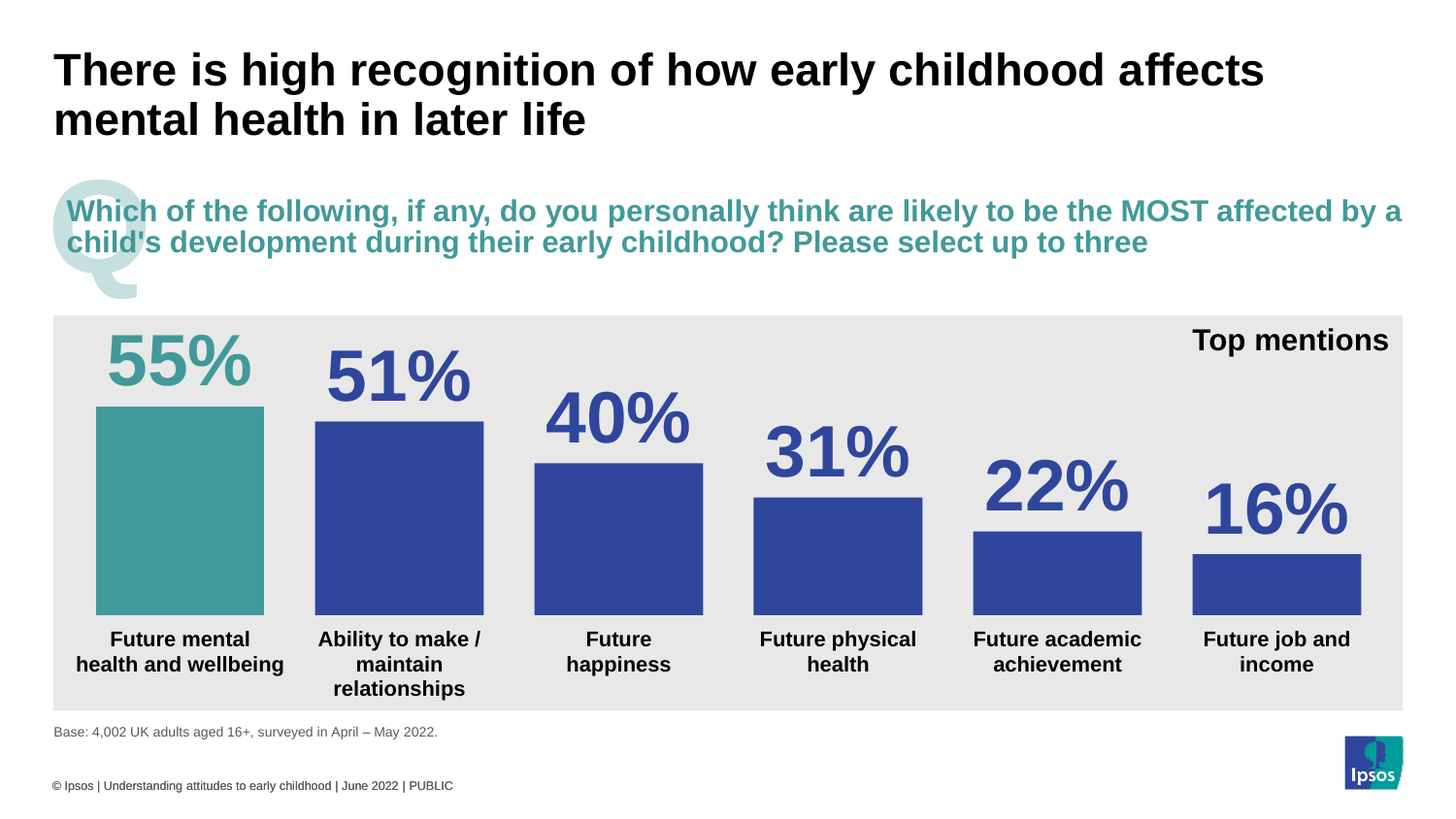#### **And mental health appeals as an important reason for focus on early childhood**

**P**<br>in earl **I'm going to show you a list of things some people say are important reasons for investing in early childhood. Which, if any, of the following statements MOST appeal to you?** 



**...will mean fewer people have mental health problems in the future**

**...will create a happier society in the future**

**...will lead to lower levels of social inequality in the future**

**...will lead to higher levels of academic achievement in the future**

**...will mean fewer people have physical health problems in the future**

**...will mean fewer people commit crime in the future**

**...will lead to higher levels of employment in the future**

**...will lead to people living longer in the future**

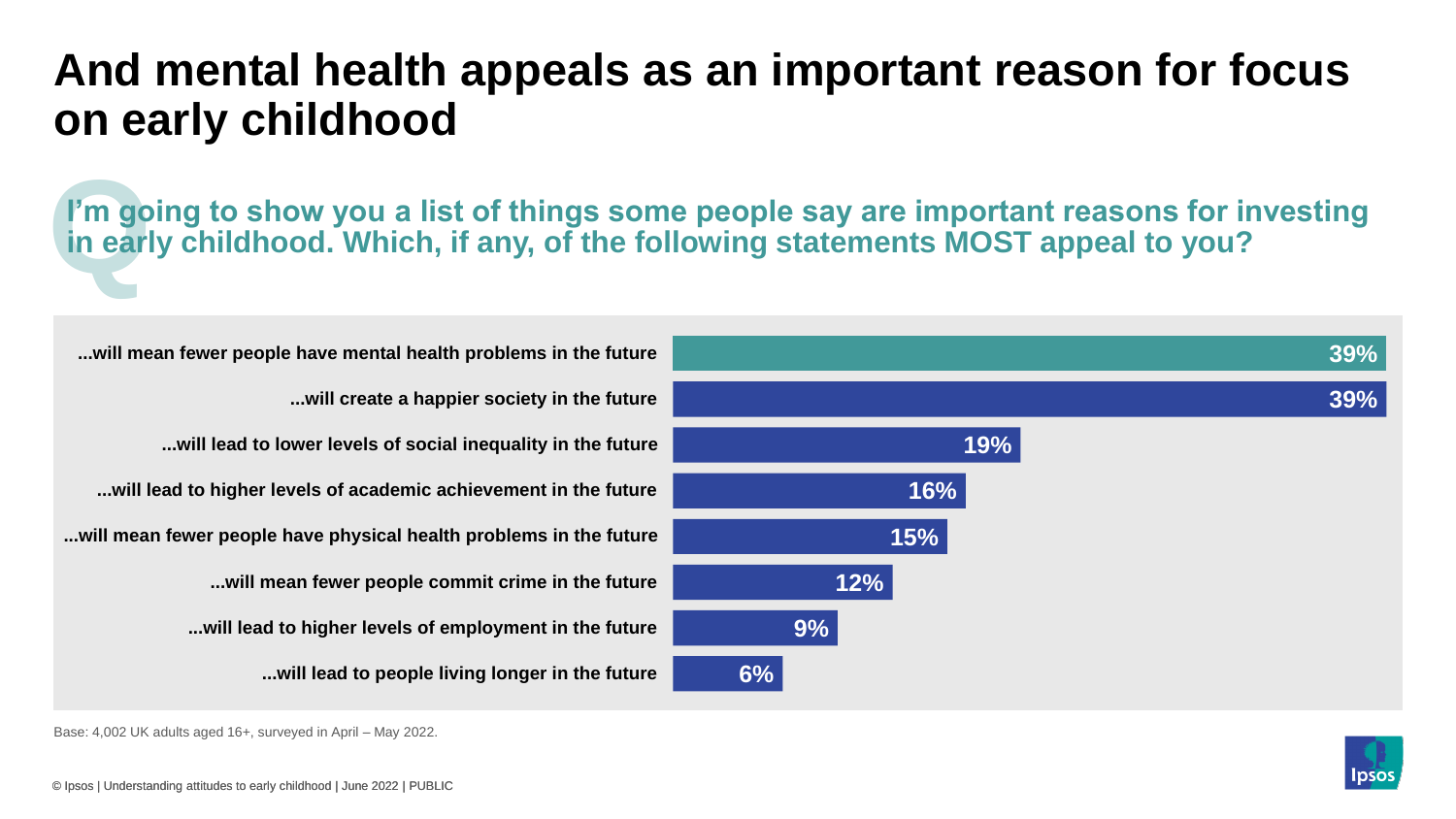### **Perceived fairness in helping everyone reach their potential is also important**

**P**<sup>m</sup> go<br>early **I'm going to show you a list of reasons why some people say it's important to invest in the early years of childhood. Which, if any, of the following statements MOST appeals to you?** 



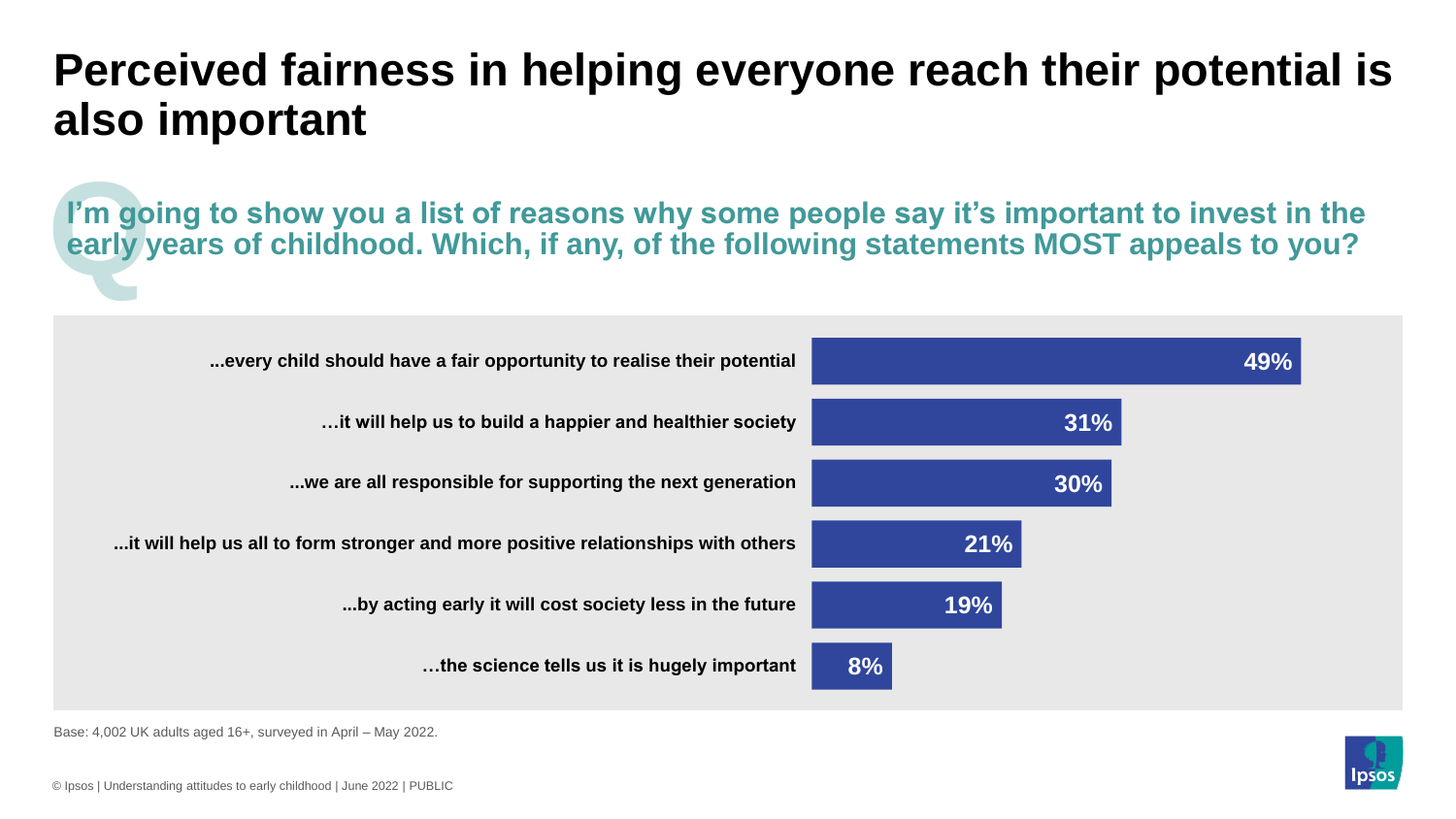# **Help and support**

© Ipsos | Understanding attitudes to early childhood | June 2022 | PUBLIC

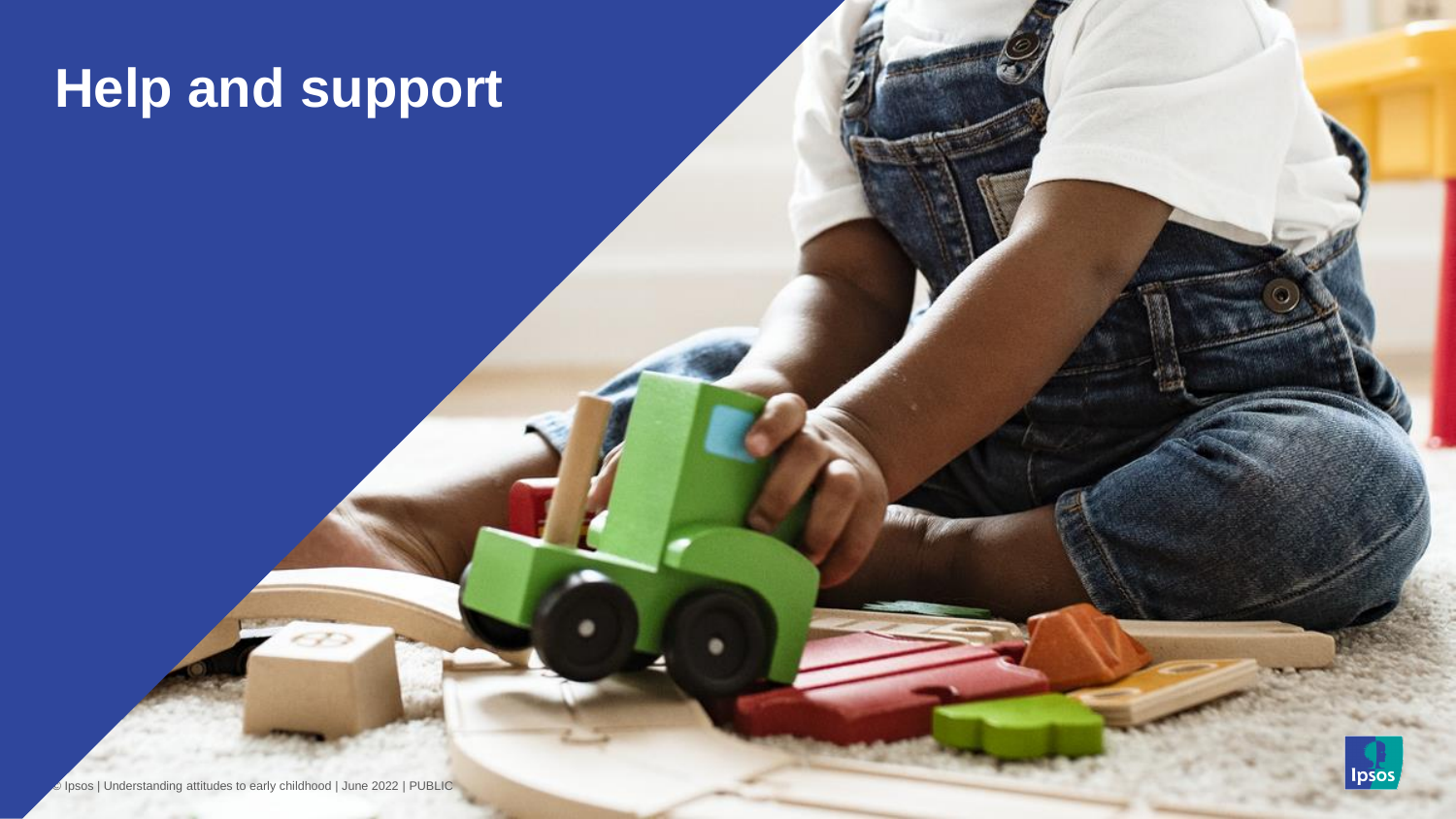### **Though most parents of children aged 0-5 seek out advice and support, few seek support on emotional or social development**

**In the**<br>bring **In the last year, what types of information, support or advice, if any, have you sought for bringing up children?**



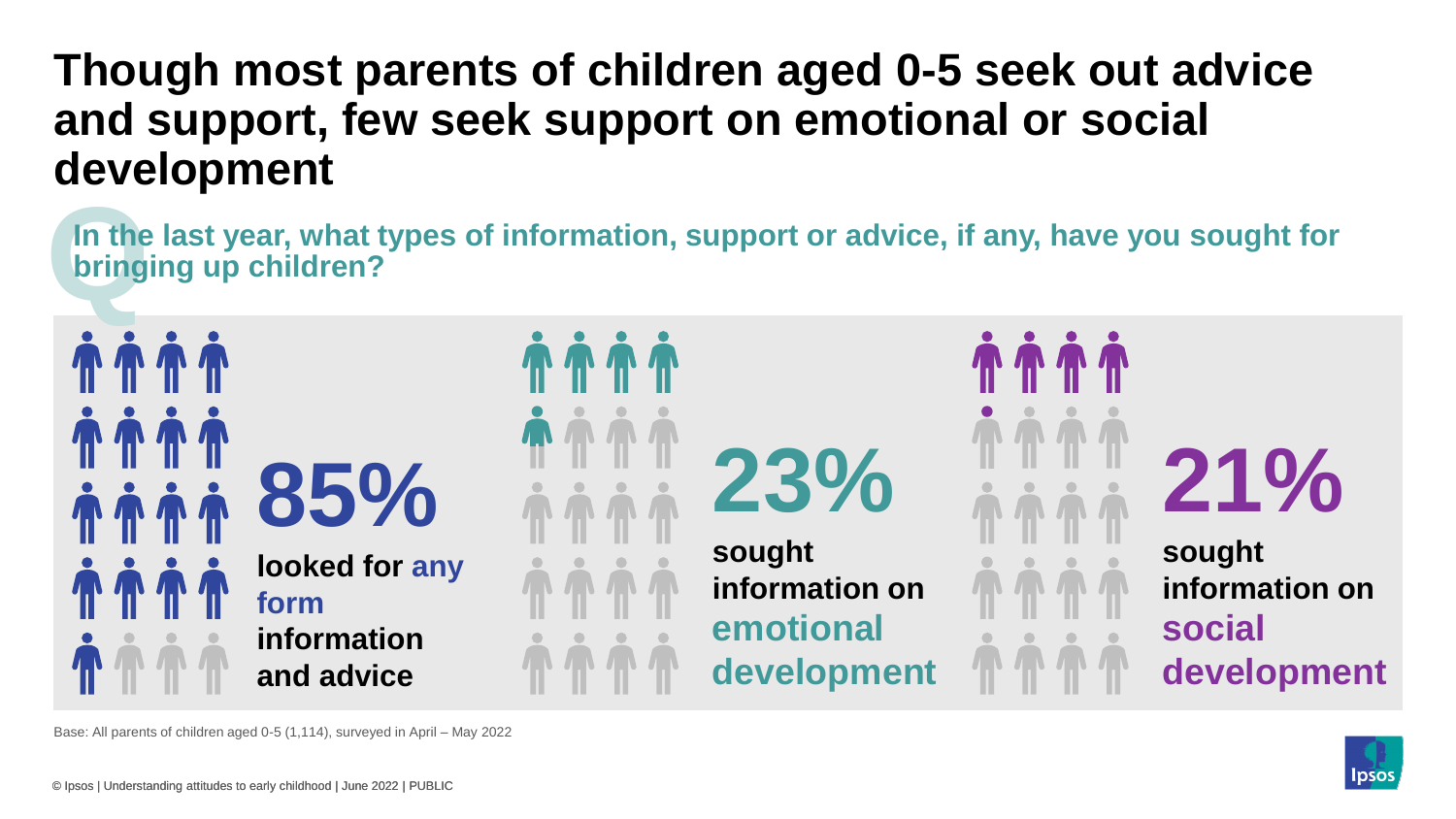### **Parents are more likely to seek out information relating to nutrition and vaccination**

**In the**<br>**bringi In the last year, what types of information, support or advice, if any, have you sought for bringing up children?**



Base: All parents of children aged 0-5 (1,114), surveyed in April – May 2022

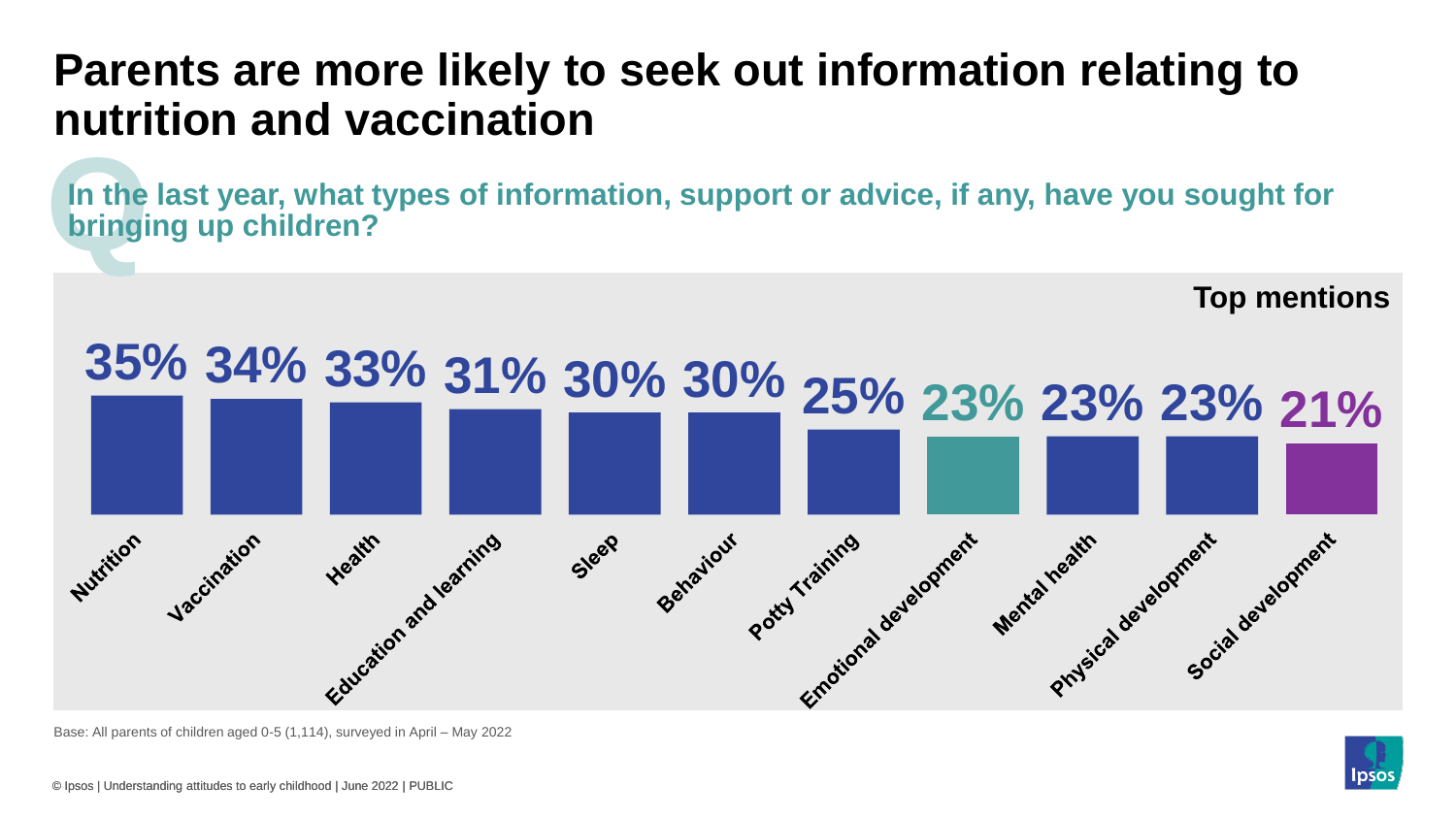### **Parents of children aged 0-5 have a wide community of sources for help on social and emotional development – over half (56%) sought help from family or friends**

In the<br>social **In the last year, where have you sought information, support or advice about children's social or emotional development ? Please select all that apply**



Base: 377 parents of children aged 0-5 who sought advice on social and emotional skills, surveyed in April – May 2022.

© Ipsos | Understanding attitudes to early childhood | June 2022 | PUBLIC

#### NETS:

56% of parents of children 0-5 sought advice from either family members or friends 92% Public Service / health professionals, including NHS Website, Health Visitors, GPs, Schools, Local Authorities 59% Charity / parenting support (apps, books, groups)

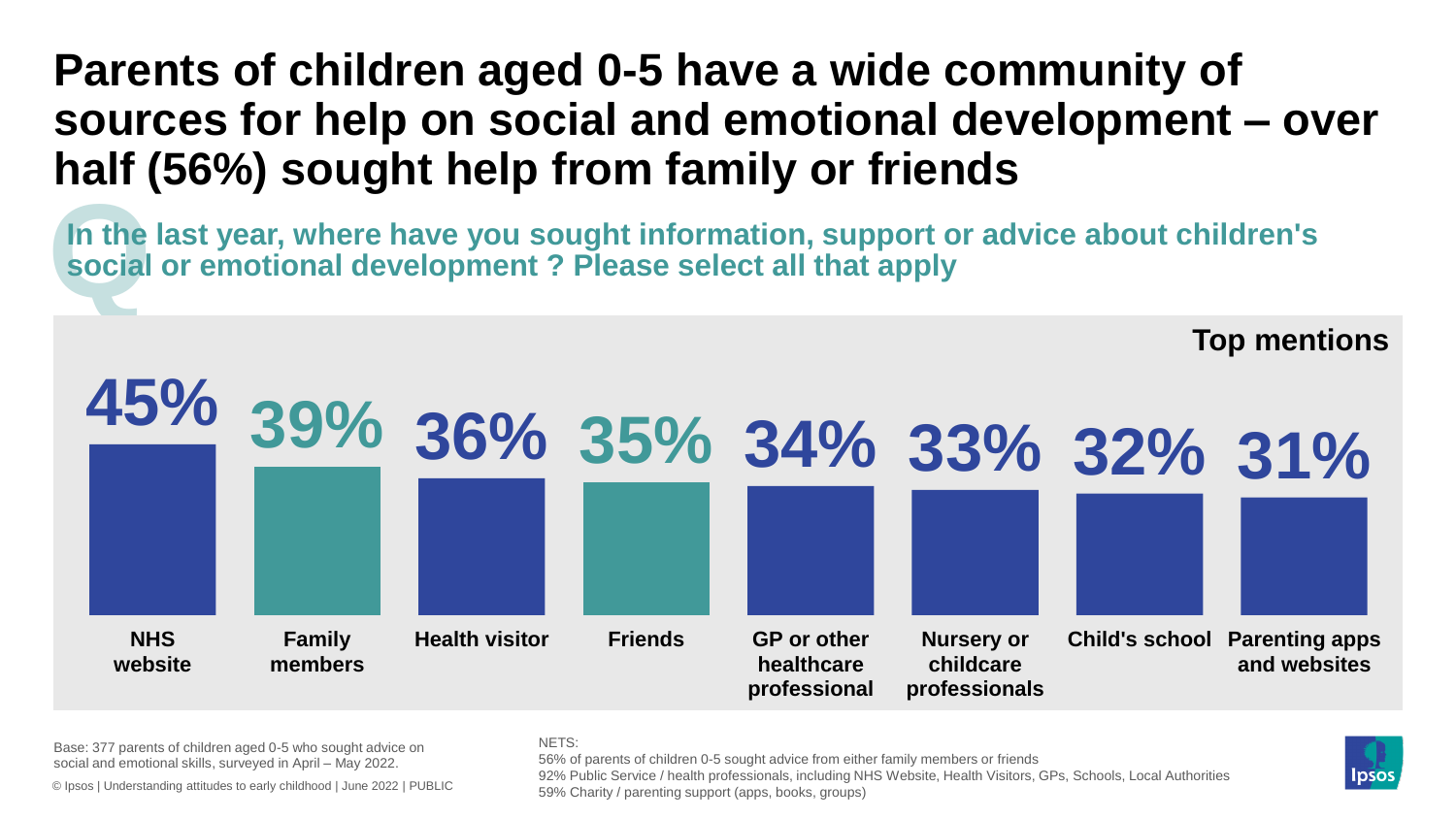#### **Around one in five mention using the child's red book for help with social and emotional development; fewer have used local authority, Sure Start or Children's Centres services**

In the<br>social **In the last year, where have you sought information, support or advice about children's social or emotional development ? Please select all that apply**



Base: 377 parents of children aged 0-5 who sought advice on social and emotional skills, surveyed in April – May 2022.

© Ipsos | Understanding attitudes to early childhood | June 2022 | PUBLIC

NETS:

56% of parents of children 0-5 sought advice from either family members or friends 92% Public Service / health professionals, including NHS Website, Health Visitors, GPs, Schools, Local Authorities 59% Charity / parenting support (apps, books, groups)